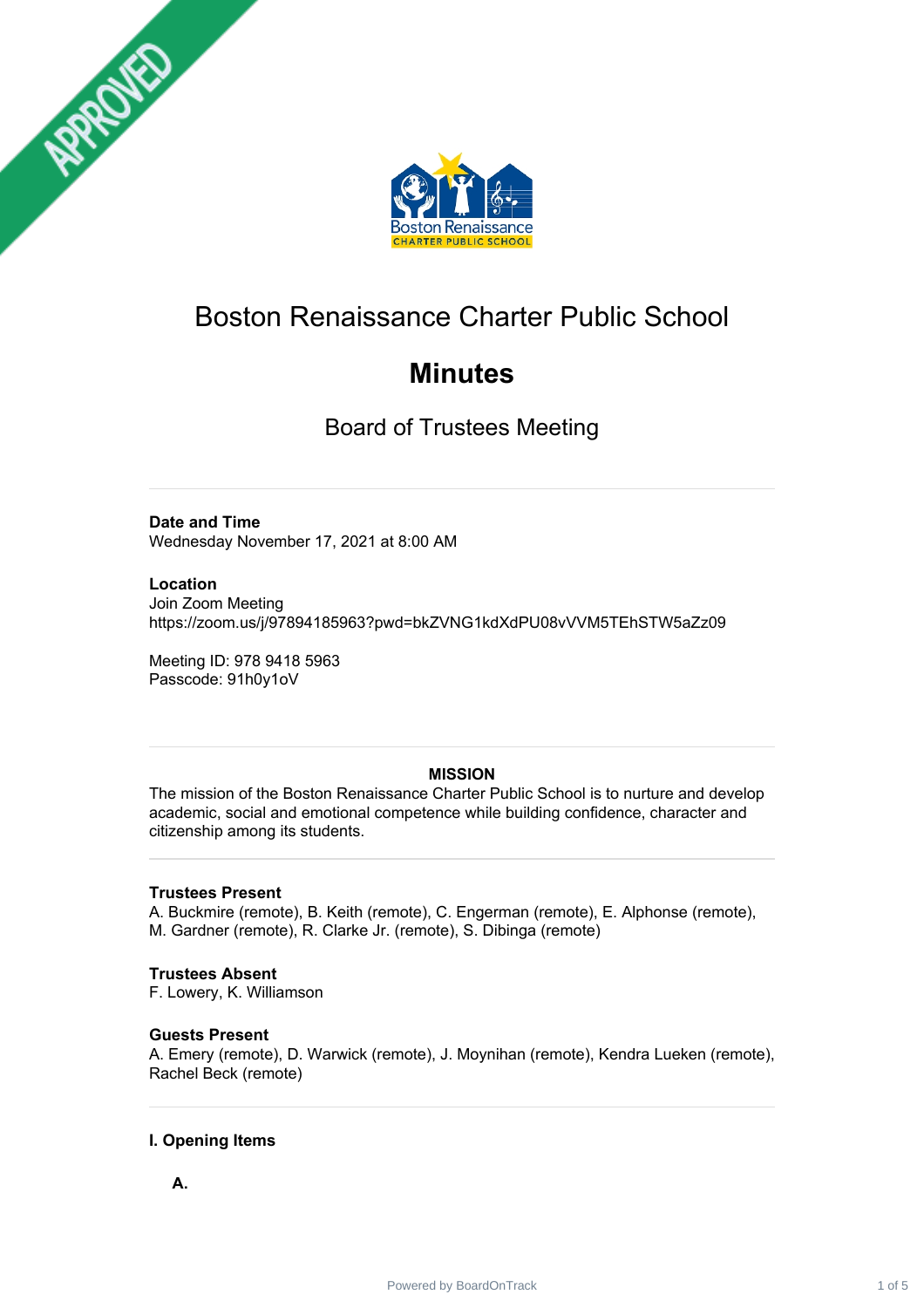#### **Record Attendance**

#### **B. Call the Meeting to Order**

B. Keith called a meeting of the board of trustees of Boston Renaissance Charter Public School to order on Wednesday Nov 17, 2021 at 8:14 AM.

#### **II. Approve Minutes**

#### **A. Approve Minutes**

B. Keith made a motion to approve the minutes from Board of Trustees Meeting on 09-15-21.

A. Buckmire seconded the motion.

The board **VOTED** to approve the motion.

#### **Roll Call**

B. Keith Aye A. Buckmire Aye S. Dibinga Aye E. Alphonse Aye M. Gardner Aye F. Lowery Absent R. Clarke Jr. Aye C. Engerman Aye K. Williamson Absent

#### **B. Approve Minutes**

C. Engerman made a motion to approve the minutes from Board of Trustees Meeting on 10-18-21.

M. Gardner seconded the motion. The board **VOTED** to approve the motion.

#### **Roll Call**

S. Dibinga Aye R. Clarke Jr. Aye E. Alphonse Aye B. Keith Aye A. Buckmire Aye F. Lowery Absent C. Engerman Aye M. Gardner Aye K. Williamson Absent

## **III. MCAS Presentation & School Academic Recovery Plan**

## **A. MCAS Presentation & School Academic Recovery Plan**

We would like to start the meeting by introducing our new Upper School Director. Rachel Beck has been at Boston Renaissance for 11 years. She started as a Resource Room Paraprofessional and then a maternity coverage for 2nd grade. Ms. Beck then taught 4th grade for 5 years. She was then the Literacy Coach and the past 4 years she was the Upper School Assistant Director. This year she is the Upper School Director. She shared that she is looking forward to continuing the work that has been started by herself and the former Upper School Director. Board Members<br> **Record Attendance**<br> **B. Call the Meeting to Order**<br> **B. Call the Meeting to Order**<br> **B. Call the Meeting of Order**<br> **B. Call the Meeting of Order**<br> **Power Members**<br> **A. Approve Members**<br> **A. Approve Member**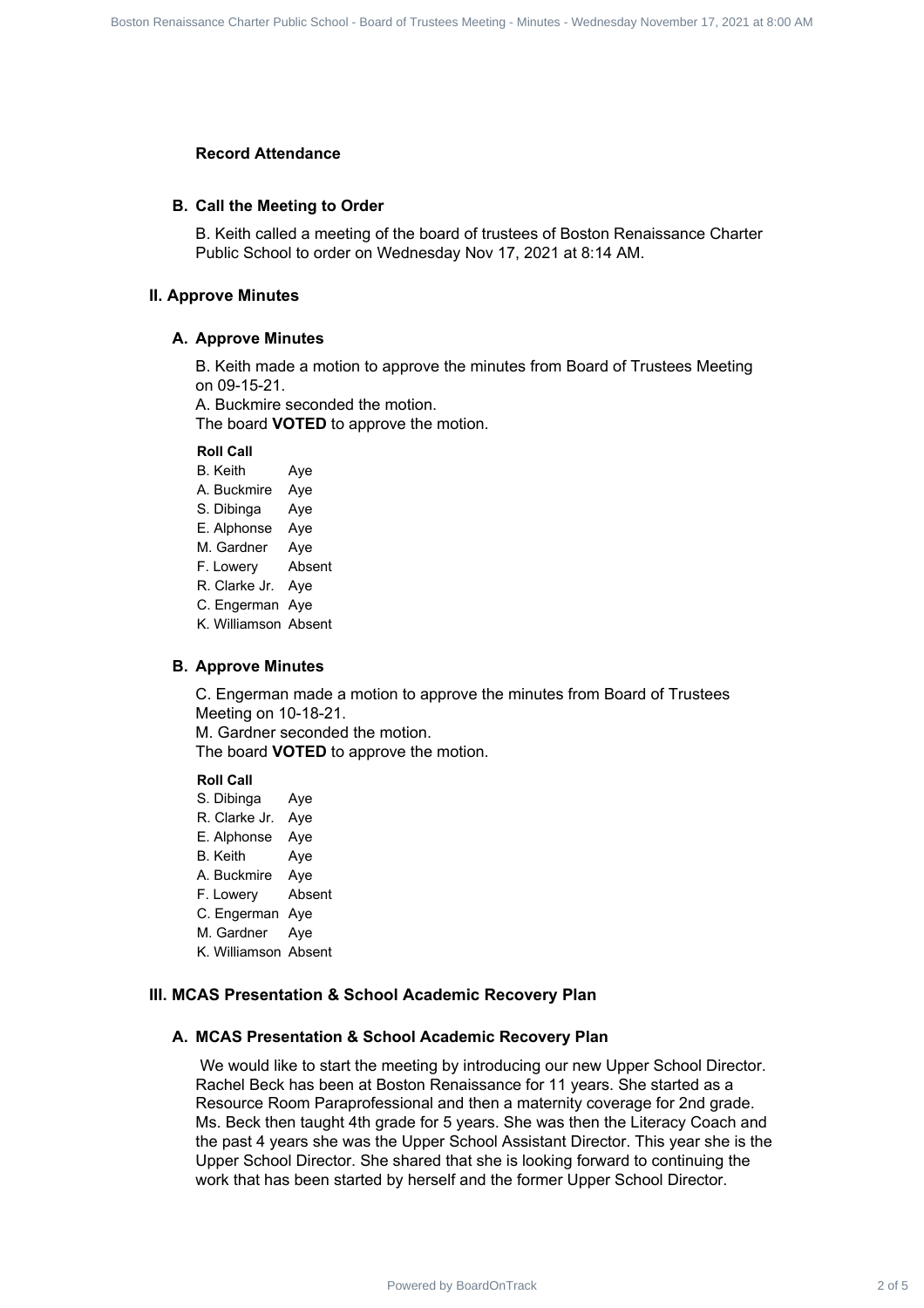#### **School Year 2021 MCAS Data**

Rachel Beck, Upper School Director and Kendra Lueken, Lower School Director, attended the meeting to present School Year 2021 MCAS Data. Before presenting the Data, Ms. Beck shared that the teachers worked extremely hard last year during the pandemic. The data that is being presented today was presented to teachers in a way that gave them time to process all the information. It was presented as a Data Analysis Walk. As teachers looked at data they recorded noticings and wonderings. The teachers looked at BRCPS data as compared to the state, as compared to the entire upper school, and then as compared to individual grade levels. Since 3rd grade is the first testing year, they did an i-ready comparison. The major focus was; What is BRCPS going to do? When looking to compare 2021 to 2019 (no test in 2020) we did not compare individually. Although it is important to note that the student performances were similar whether the test was taken remotely or in-person. This is true for both BRCPS and the state. Board in the state from the state from the state of transmission Public School and School and School and School and School and School and School and School and School and School and School and School and School and School

We do have targets (set by the state) that we need to hit on the 2022 MCAS Data. We will be looking at the lowest performing groups at each grade level. Math took a much larger hit in learning loss than ELA.

In grades K2-6, we have implemented WIN Blocks. This is a dedicated time of the day where enrichment an intervention are taught. The tiering that is used to determine the groups is based on data. During this time, the focus is on building foundational skills and providing enrichment opportunities. Currently, we are implementing cross-curricular project based activities for enrichment. WIN Block is data-driven and the focus is on measuring progress.

We have been adjusting curriculum to ensure strong instruction. David Bill, our Science coordinator, wrote and received a grant for a new Science Curriculum, Project Lead the Way, which is being implemented in 5th grade. There has also been a Science program implemented in 6th grade. In the Upper School Science is taught in a 45 minute block daily. We are also looking at our Math Curriculum and we are researching and looking to pilot some different Math Programs in some classrooms. We are sustaining our curriculum in Literacy. In the Upper School, we have taken a more novel-based approach with culminating tasks and more culturally-based books. We have content leads in grades 3 and 4 for Math and ELA and we are using a cycle system where we collect certain assessments to monitor progress. We are also looking vertically for alignment with a more systematic approach that is data-driven and allows us to build on each other. In grades K2-4, we have specialists analyzing data.

We have also started our Professional Development UDL-Universal Design for Learning .

We will have 1-to-1 coaching for teachers and we will be utilizing the RST's (Reading Support Teachers) in the inclusion classrooms, which is something we have not been able to do in the past. Students who are struggling will receive 30 minute intervention daily in small groups. During these small groups, reteaching, practicing, and or previewing new material will take place. WIN Blocks will be used to solidify foundational skills, which will allow better access to core curriculum. According to the DESE Acceleration Road Map, we need to teach Grade Level Standards. Win Blocks will allow us to take the time to ensure students receive the extra support that may be needed.

We received a Liberty Mutual Grant, thanks to Jack Moynihan, our Director of Development . This will be used for After School Tutoring. We will be looking to work with the lowest 20% in grades 3-6. This will be for both Math and ELA.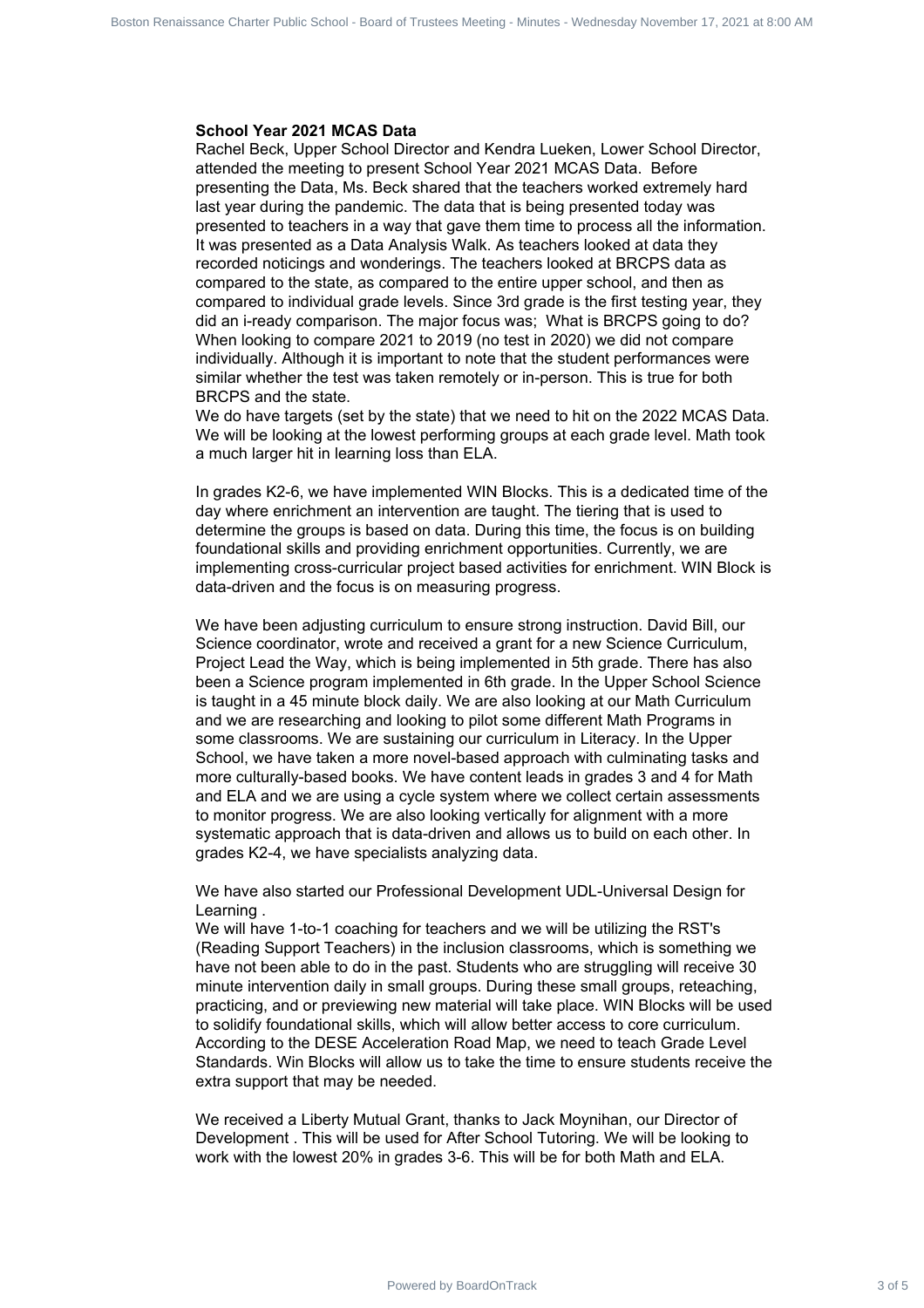Kendra Leuken, Lower School Director, shared, in the Lower School, the focus has been on building independent and social-emotional skills. With the younger students being out of school during the pandemic building routines and habit was so important. We have seen great gains in the students just from being back in the building. There is positive improvement and teachers have shared how much the students independence has grown since the younger students have been back in the school routine again. Board Communication Communication Communication Renaissance Charter Public Communication Charter Public School - Board of Charter Public School - Board of Charter Public School - Board of Charter Public School - Board of C

#### **IV. Head of School Update**

#### **A. Head of School Update**

The school is continuing their PD on Multi-Tiered System of Supports. We have our 2nd whole school PD this Friday. Along with the professional development, we have a consultant from the state who is working with us along with coaching for our instructional coaches. The PD that is happening this Friday, allows time for teachers to work on lesson planning using the Universal Design for Learning Framework.

We have also developed a Teacher Diversification Professional Learning Community. This is a committee that is going to look at staffing and ways that the school can work to diversify staffing and recruitment.

Our Afterschool Accelerated Learning Program (ALP) has started. Currently there are 52 students enrolled. January 27th will be the last day for the Math portion. February 1st, the ELA portion of the program will begin.

Choir has started up once again. They practice afterschool Mondays, Tuesday, and Wednesdays.

We have partnered with Greater Roslindale Medical and Dental Center and we will be holding a vaccination clinic here at school, Wednesday, November 17th. This is open to families who would like to get their children vaccinated as well as adults who would like to receive their vaccination or booster.

We are continuing our weekly conversations about ways to build up morale for teachers. The pandemic continues to affect our staffing and teacher morale. The leadership team continues to discuss this and has been brainstorming some ways to help boost the morale.

## **V. Finance Update**

#### **A. Finance Update**

Alexandra Emery, CFO, stated that she has no financial concerns at this time. When looking at September and October, there was a dip in enrollment, but as of last week enrollment is back up. This did have a small impact on tuition. In December, we will receive revised tuition rates.

#### **VI. Committee Updates**

## **A. Parents of Renaissance**

Rocklyn Clarke, stated that there are no updates.

#### **B. Academic Excellence**

Marjorie Gardner stated that the committee met last month. Rachel Beck and Kendra Leuken presented the MCAS data presentation.

After Data was presented, it was explained that the lowest performing groups at each grade level will be looked at closely. Focus will be developing a better plan to